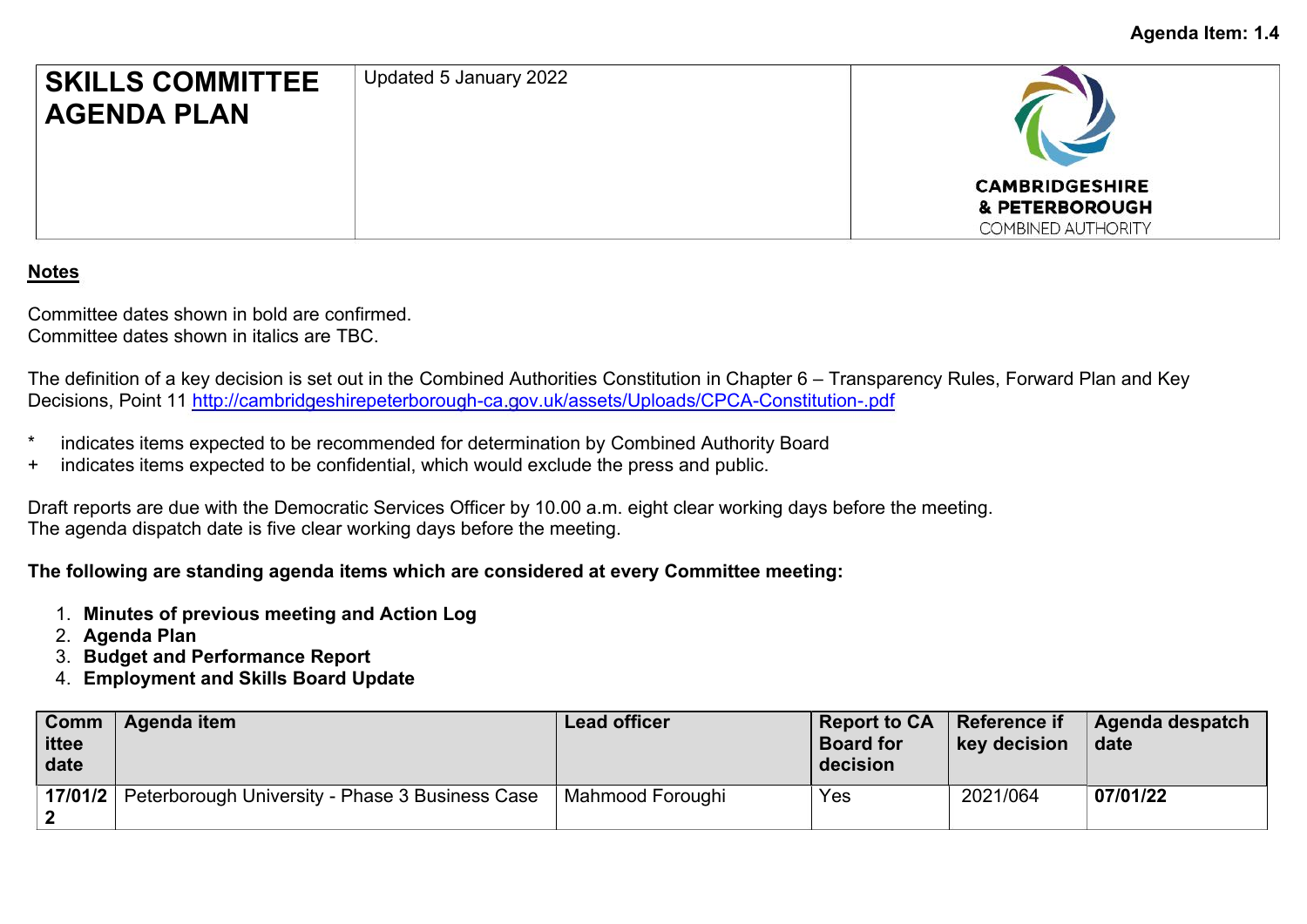| <b>Comm</b><br>ittee<br>date | <b>Agenda item</b>                                                                              | <b>Lead officer</b>               | <b>Report to CA</b><br><b>Board for</b><br>decision | <b>Reference if</b><br>key decision | Agenda despatch<br>date |
|------------------------------|-------------------------------------------------------------------------------------------------|-----------------------------------|-----------------------------------------------------|-------------------------------------|-------------------------|
|                              | Health and Care Sector Work Academy                                                             | <b>Fliss Miller</b>               | Yes                                                 | 2021/068                            |                         |
|                              | Employment & Skills Strategy and Action Plan                                                    | <b>Fliss Miller</b>               | Yes                                                 | 2021/077                            |                         |
|                              | Growth Works Management Review - January<br>2022                                                | Alan Downton / Nigel<br>Parkinson | Yes                                                 |                                     |                         |
|                              | Adult Education Budget Evaluation 2020/21 and<br><b>Annual Return</b>                           | Parminder Singh Garcha            | <b>No</b>                                           |                                     |                         |
|                              | <b>Local Skills Report Refresh</b>                                                              | <b>Fliss Miller</b>               | <b>No</b>                                           |                                     |                         |
|                              | <b>Digital Skills Bootcamps Update</b>                                                          | <b>Fliss Miller</b>               | No                                                  |                                     |                         |
|                              |                                                                                                 |                                   |                                                     |                                     |                         |
| 16/03/2<br>$\mathbf 2$       | Adult Education Budget - Funding Allocations for<br>2022/23 and proposed funding policy changes | Parminder Singh Garcha            | Yes                                                 | 2021/081                            | 08/03/22                |
|                              | Economic Growth & Skills Strategy                                                               | <b>Alan Downton</b>               | Yes                                                 |                                     |                         |
|                              | University for Peterborough - Programme<br><b>Business Case</b>                                 | Mahmood Foroughi                  | Yes                                                 |                                     |                         |
|                              | Opportunities to develop the Greater South East<br><b>Energy Hub</b>                            | <b>Alan Downton</b>               | <b>No</b>                                           |                                     |                         |
|                              | Economic & Skills Insight Report                                                                | Parminder Singh Garcha            | <b>No</b>                                           |                                     |                         |
|                              | <b>Digital Skills Bootcamps</b>                                                                 | <b>Fliss Miller</b>               | No                                                  |                                     |                         |
|                              |                                                                                                 |                                   |                                                     |                                     |                         |
| 27/04/2<br>$\mathbf{2}$      | Growth Works Management Review - April 2022                                                     | Alan Downton / Nigel<br>Parkinson | No                                                  |                                     | 19/04/22                |